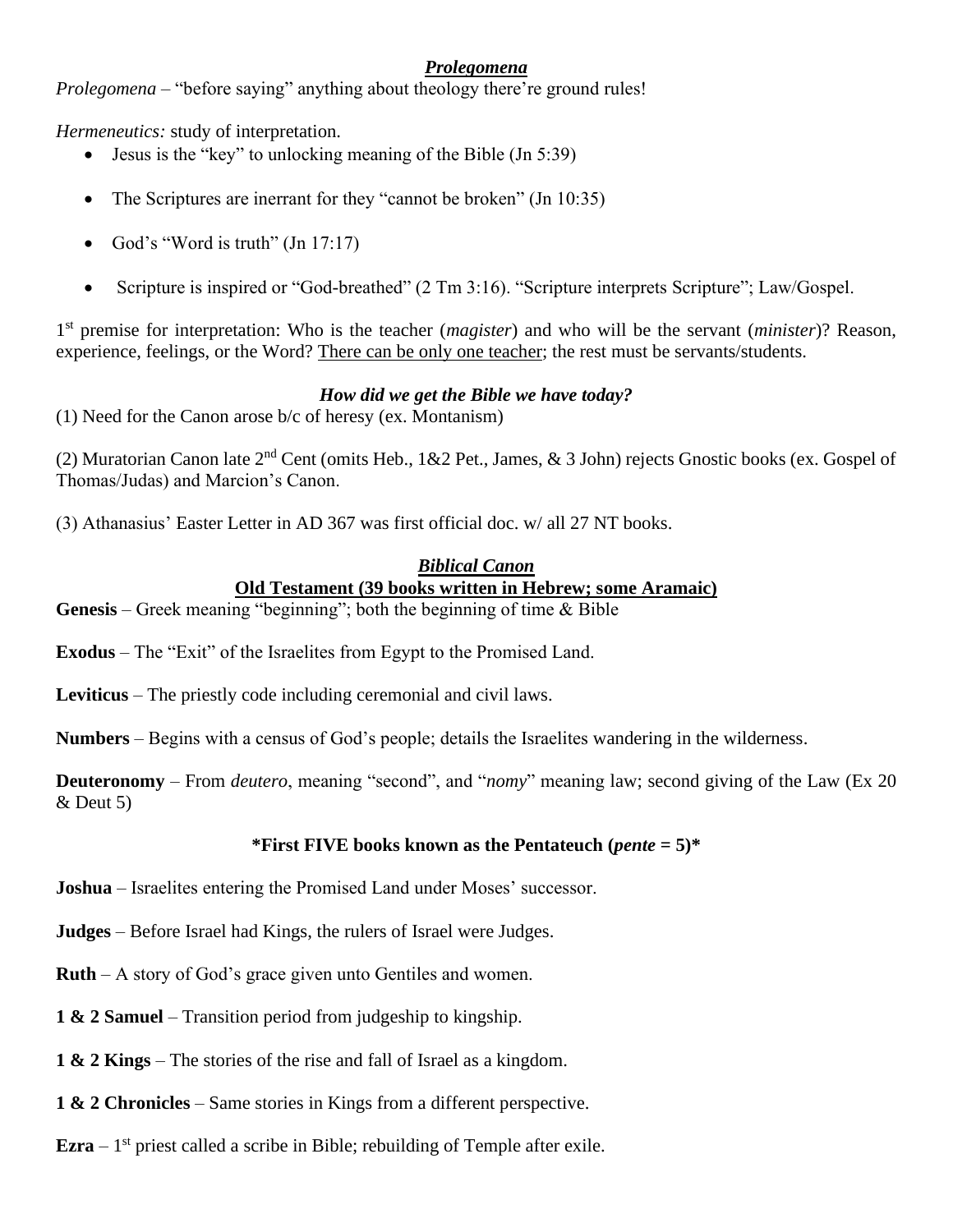**Nehemiah** – A faithful layman; worship life resumes in Israel.

**Esther** – God working through a Queen to save His chosen people.

 **book of Wisdom Lit.; God's grace amid horrible circumstances.** 

**Psalms** – Means "song"; a collection of 150 songs sung in temple worship.

**Proverbs** – Wisdom sayings to bestow Solomon's wisdom on His sons.

**Ecclesiastes** – Hebrew title *Qoheleth*, "One who speaks publicly in a congregation"; Ecclesiastes from Greek *ecclesia*, meaning "assembly".

**Song of Solomon** – Love poems between a husband and wife that reflect God's love for His Church (Cf. Ephesians 5).

**Isaiah** – The first of the major prophets. Often called the "Fifth Gospel". Most quoted in the NT; brings comfort to God's people with the good news of Zion's redemption.

**Jeremiah** – The "weeping prophet" for lamenting over Judah amid exile.

**Lamentations** – Written by Jeremiah; a lament of Judah's unfaithfulness amid exile; yet God's mercies never cease.

**Ezekiel** – Written amid Babylonian captivity; emphasis on the Watchman.

**Daniel** – Written by the prophet Daniel with apocalyptic tendencies. God's power is greater than earthly powers (3 men in fiery furnace).

**Hosea** – "No mercy" to the unfaithful; Hosea marries a prostitute to demonstrate God's relationship with Israel.

**Joel** – Imagery of destructive locusts as judgement; promise of the gift of the Holy Spirit fulfilled at Pentecost.

**Amos** – Amos was a shepherd later called to be prophet. God's Laws seen as a plumb line; the Remnant will live.

**Obadiah** – Shortest OT book. The sin of pride in security; Day of Lord near.

**Jonah** – Only prophet whom Jesus likened Himself. Sent to Nineveh to preach repentance. God's mercy to Gentiles.

**Micah** – Warning against false prophets; nakedness and shame. Foretelling of Christ coming from Bethlehem; Remnant.

**Nahum** – The LORD described as an angry warrior; destruction of Nineveh. God's Word is for His people.

**Habakkuk** – God permits evil to afflict His people; the need for patience. The Lord supplies patience; the just shall live by faith!

**Zephaniah** – God's wrath against all nations including His people. Day of the Lord; the Remnant preserved.

**Haggai** – Rebuilding of Temple; the Lord blesses the people's focus on receiving the Word.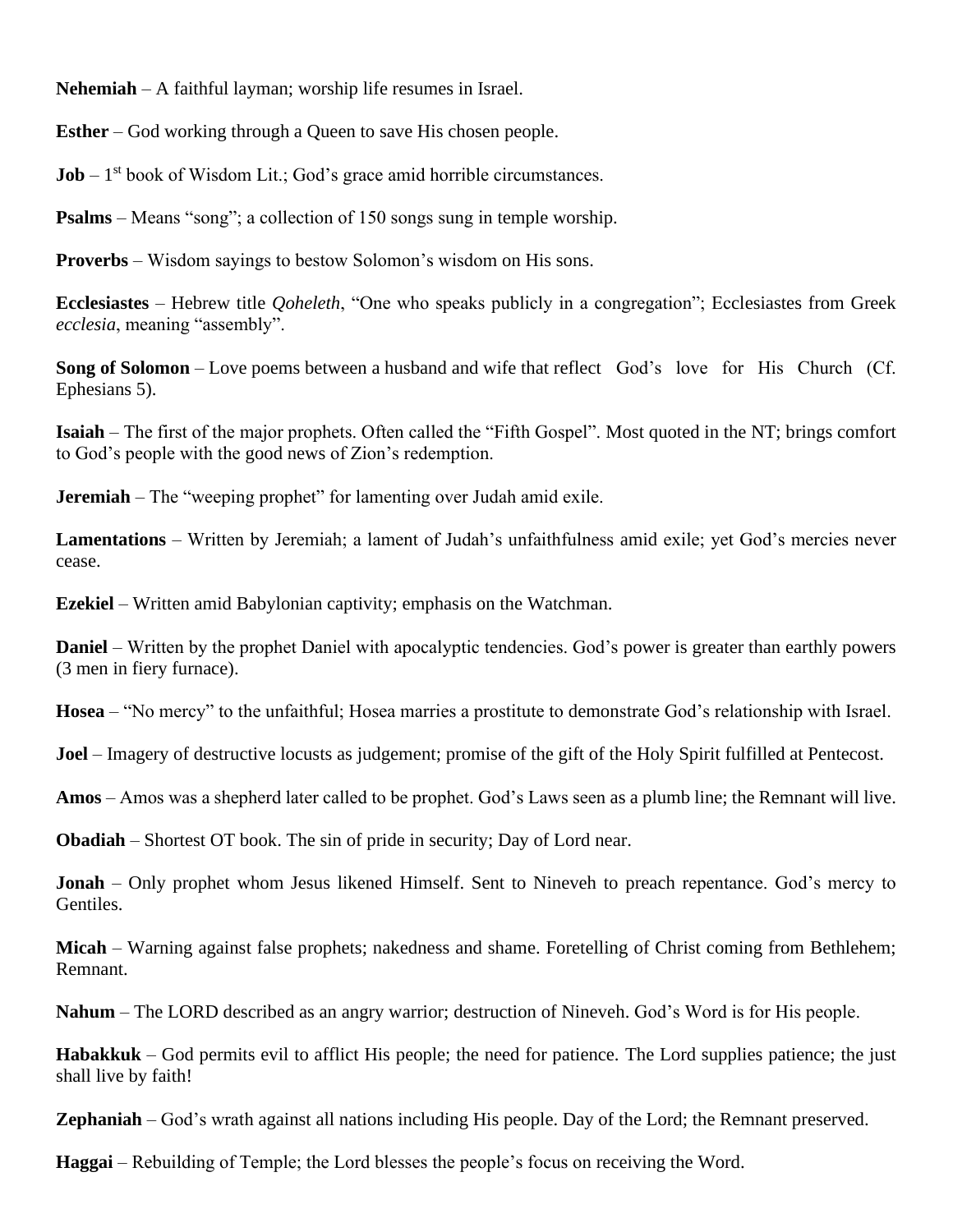**Zechariah** – Bizarre visions of judgment. The Branch prophecy of forgiveness, Temple restored, the Lord will save His people, "They will look will look upon Whom they have pierced" foretells Christ's death.

**Malachi** – Condemnation of unfaithful priests, divorce, unfaithfulness; the Lord's faithfulness and love for Israel. Foretelling of John the Baptist as the one who will prepare the way before the Messiah.

#### **\*Hosea – Malachi are known as the 12 Minor Prophets\***

#### **Apocrypha**

**Judith** – A "beautiful religious fiction" (Luther); describes how the Lord delivered Israel through the selfsacrifice of a widow, Judith.

**Wisdom of Solomon** – Teaches rulers the contrast between wisdom and folly much like Proverbs; Hellenistic ideals (Stoicism/Platonism).

**Tobit** – Describes the affliction and mercy of God while encouraging Israelites to practice righteousness and almsgiving.

**Ecclesiasticus (Sirach)** – Instruct people in wisdom much like Proverbs

**Baruch** – Named after a servant of Jeremiah; calls people to repentance and urges them to pray for their rulers.

**Letter of Jeremiah** – Warns of exile and pending temptations of idolatry.

**1 & 2 Maccabees** – While not "canonical", these are works of history from the time between the Testaments and are useful to read.

**Susanna** – Dangers and virtues of public justice among God's people.

**Bel and the Dragon** – Shows the God of Daniel is great, and there is no God besides Him; instructs on use of wisdom and reason. In some manuscripts, this is an extension of the book of Daniel in the OT.

#### **New Testament (27 books written in Greek)**

**Matthew –** The "Jewish" Gospel. Old Testament structure. Quotes OT more than any other Gospel. Jesus is the fulfillment of the OT.

**Mark** – The Gospel of "immediacy" (tells the story quickly); shortest Gospel. Mark is a "Gospel brochure".

**Luke** – The "parable" Gospel; a "full and orderly account" by a detailed writer Luke was a doctor.

**John** – The "theological" Gospel. Written nearly a generation after the first three Gospels, which are known as the Synoptics. John's Gospel is much more reflective on the meaning of Jesus' teachings.

**Acts** – This book concerns the life of the early Christian church with stories of the acts and doings of the Apostles.

**Romans** – Written by the Apostle Paul to the church in Rome. "Doctrine Epistle" detailing sin, justification, election, and sanctification.

**1 Corinthians** – By Paul to the church in Corinth. Teaches about Church division, sexual immorality, marriage, doctrine of the Lord's Supper (and closed communion), and the resurrection.